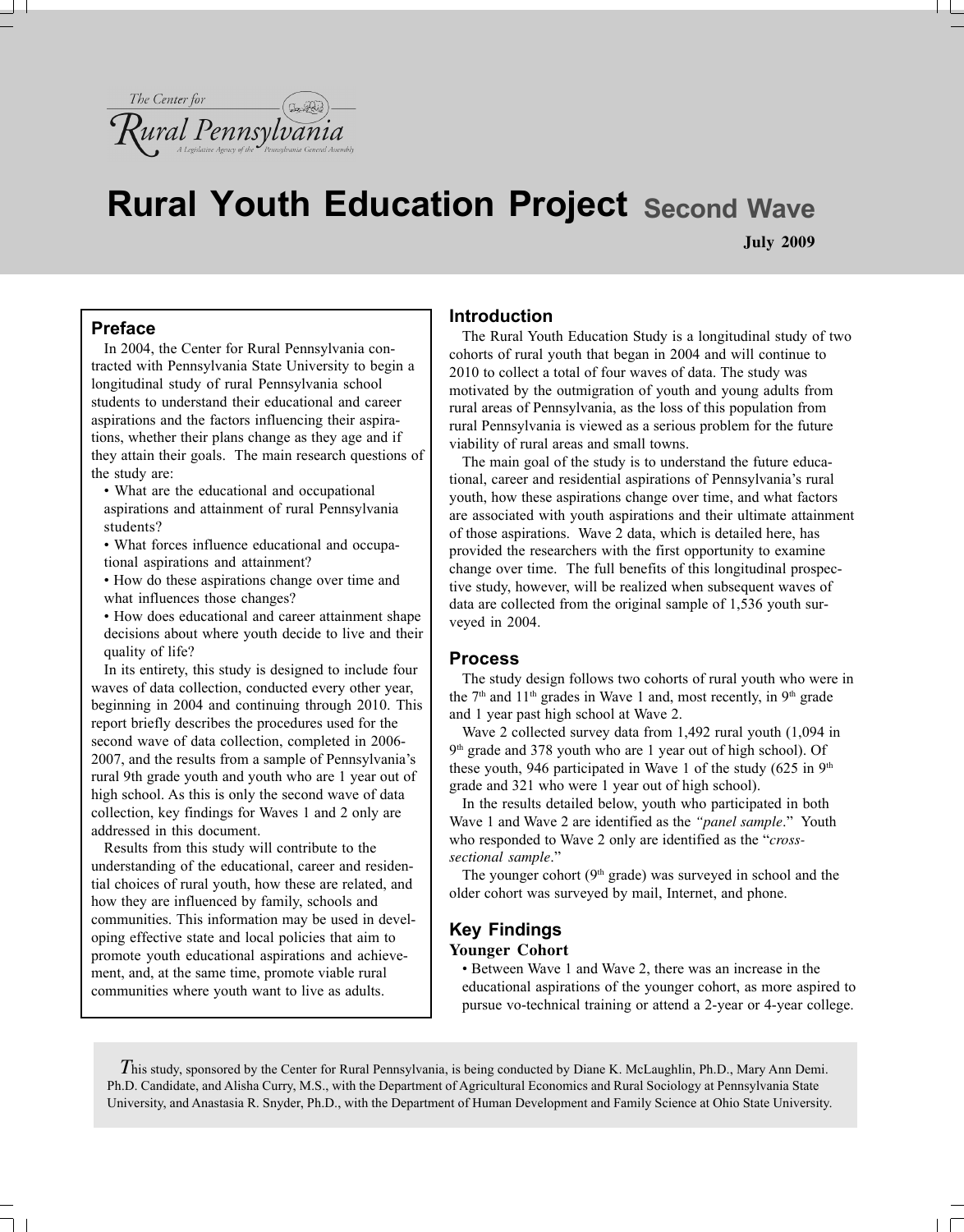|                                                                                                                | Cross-<br>sectional<br>(Wave 2 only)<br>$N = 1,094$ | Panel<br>(responded in Wave<br>1 and Wave 2)<br>$N = 625$ |
|----------------------------------------------------------------------------------------------------------------|-----------------------------------------------------|-----------------------------------------------------------|
| Educational Aspirations - percentage who aspire to:                                                            |                                                     |                                                           |
| High school or less                                                                                            | 15.0%                                               | 15.2%                                                     |
| Vo-technical training or 2-year college                                                                        | 17.4                                                | 17.7                                                      |
| 4-year college or more                                                                                         | 67.6                                                | 67.1                                                      |
| Occupational Aspirations - percentage who aspire to:                                                           |                                                     |                                                           |
| Professional or managerial                                                                                     | 49.1                                                | 48.3                                                      |
| Service or technical                                                                                           | 19.0                                                | 20.0                                                      |
| Labor and production                                                                                           | 10.5                                                | 9.9                                                       |
| Other                                                                                                          | 21.4                                                | 21.8                                                      |
| Residential Aspirations - percentage who aspire to live in:                                                    |                                                     |                                                           |
| Rural Pennsylvania                                                                                             | 28.6                                                | 35.0                                                      |
| Urban Pennsylvania                                                                                             | 9.0                                                 | 7.5                                                       |
| Outside Pennsylvania                                                                                           | 36.0                                                | 35.7                                                      |
| Don't know                                                                                                     | 26.4                                                | 21.8                                                      |
| Attitudes about Community - percentage who agree or strongly agree that:                                       |                                                     |                                                           |
| This area is a good place to raise a family                                                                    | 79.6                                                | 81.1                                                      |
| I could get a good job in this area when I'm an adult                                                          | 54.0                                                | 57.9                                                      |
| There are enough jobs in this area for the people who want<br>them                                             | 40.6                                                | 44.6                                                      |
| I would have to move away to get the job I want                                                                | 58.2                                                | 55.2                                                      |
| I will need to move away to get the education I want                                                           | 65.6                                                | 67.0                                                      |
| How much do you like living in the town where you<br>currently live? (percentage who report 'a lot' or 'some') | 72.5                                                | 72.8                                                      |
| How much do you like living in the town where you<br>currently live? (percentage who report 'a lot')           | 32                                                  | 48.3                                                      |

Table 1. Wave 2 Future Educational, Occupational and Residential Aspirations, and Attitudes about Community of the Younger Cohort-9th Grade (weighted data)

There was also relative stability in the residential and occupational aspirations of the younger cohort. • About 33 percent of 9<sup>th</sup> graders in the panel sample reported wanting to live in rural Pennsylvania as an adult, versus living in urban Pennsylvania, an area outside of Pennsylvania, or not knowing where they wanted to live. Also, more than 66 percent wanted to attend college. • When the same individuals are compared from Wave 1 to Wave 2 (panel data), their educational

aspirations were fairly stable. When aspirations did change, a larger percentage increased, rather than decreased, their educational aspirations from Wave 1 to Wave 2. • Occupational aspirations changed between Waves 1 and 2, indicating that the younger cohort is not settled on their occupational aspirations at this point in their lives.

• Using the panel data, just over 50 percent of the youth had the same occupational aspirations in Wave 1 as Wave 2. Of those who did change, the majority seemed to shift their occupational aspirations to jobs that are typically not associated with higher wages and benefits, such as service and technical and labor and production jobs rather than professional and managerial jobs.

• Despite continuing positive attitudes about their local community, more than 50 percent of 9<sup>th</sup> graders indicated that they will need to move away to pursue educational and career goals.

• Youth with aspirations to live in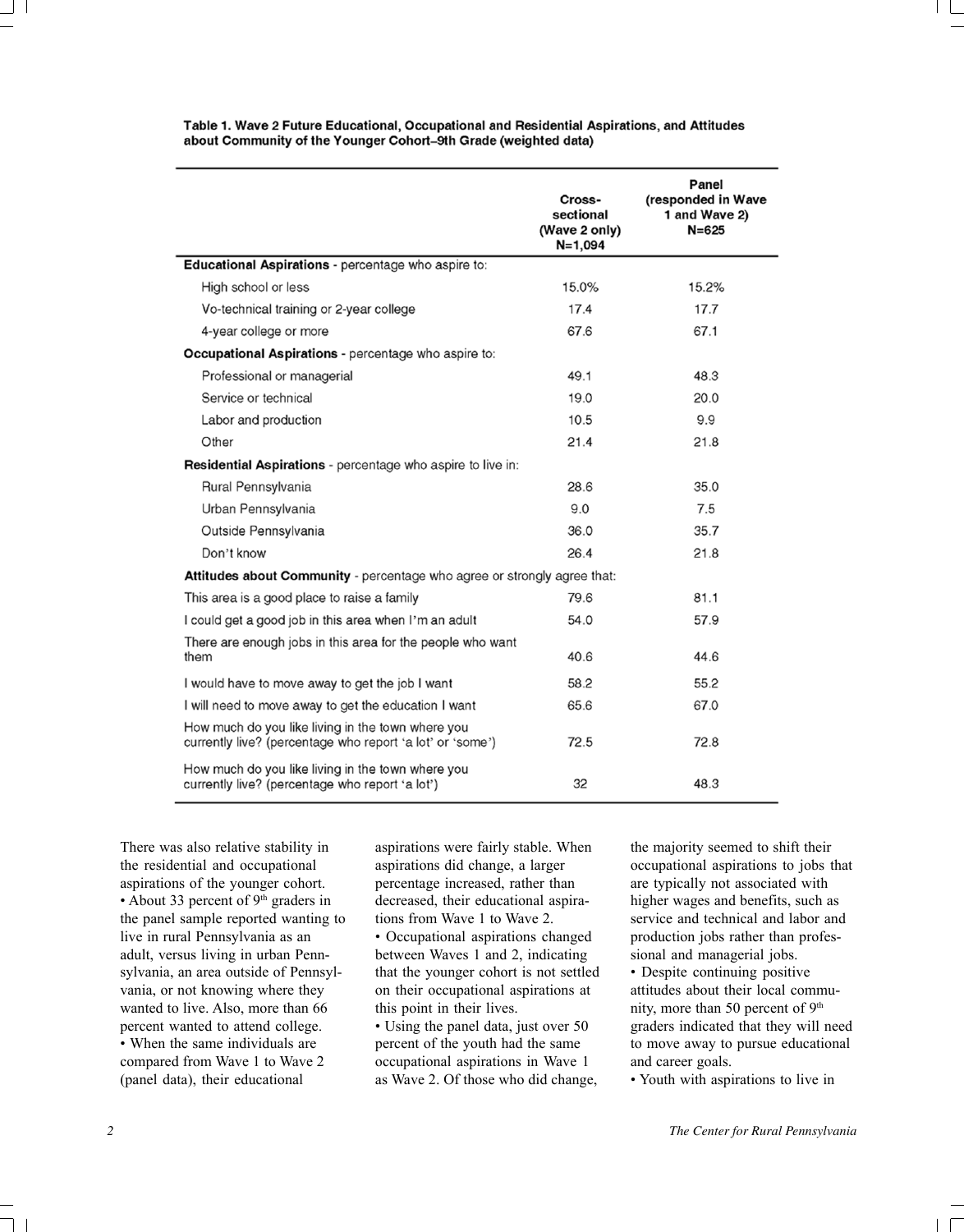|                                                                                                                | <b>Cross-Sectional</b><br>(Wave 2 only)<br>$N = 372$ | Panel<br>(responded to Wave<br>1 and Wave 2)<br>$N = 316$ |
|----------------------------------------------------------------------------------------------------------------|------------------------------------------------------|-----------------------------------------------------------|
| Educational Aspirations - percentage who aspire to:                                                            |                                                      |                                                           |
| High school or less                                                                                            | 2.4                                                  | 2.6                                                       |
| Vo-technical or 2 year college                                                                                 | 21.3                                                 | 21.6                                                      |
| 4 year college or more                                                                                         | 76.3                                                 | 75.8                                                      |
| <b>Occupational Aspirations</b> - percentage who aspire to:                                                    |                                                      |                                                           |
| Professional and managerial                                                                                    | 61.7                                                 | 61.7                                                      |
| Service and technical                                                                                          | 7.5                                                  | 8.6                                                       |
| Labor and production                                                                                           | 3.8                                                  | 3.3                                                       |
| Other                                                                                                          | 27.0                                                 | 26.4                                                      |
| Residential Aspirations - percentage who aspire to:                                                            |                                                      |                                                           |
| Rural Pennsylvania                                                                                             | 30.3                                                 | 30.7                                                      |
| Urban Pennsylvania                                                                                             | 9.9                                                  | 8.6                                                       |
| Outside Pennsylvania                                                                                           | 33.5                                                 | 35.1                                                      |
| Don't know                                                                                                     | 26.2                                                 | 25.6                                                      |
| Attitudes about Community - percentage who agree or strongly agree that:                                       |                                                      |                                                           |
| This area is a good place to raise a family                                                                    | 86.3                                                 | 86.3                                                      |
| I could get a good job in this area when I'm an adult                                                          | 49.9                                                 | 48.8                                                      |
| There are enough jobs in this area for the people who                                                          |                                                      |                                                           |
| want them                                                                                                      | 41.5                                                 | 39.6                                                      |
| I would have to move away to get the job I want                                                                | 58.4                                                 | 59.0                                                      |
| I will need to move away to get the education I want                                                           | 55.9                                                 | 58.1                                                      |
| How much do you like living in the town where you<br>currently live? (percentage who report 'a lot' or 'some') | 73.5                                                 | 71.9                                                      |
| How much do you like living in the town where you<br>currently live? (percentage who report 'a lot')           | 33.6                                                 | 31.9                                                      |

#### Table 2. Older Cohort Educational, Occupational and Residential Aspirations, and Attitudes about Community 1 Year Past High School (weighted data)

rural Pennsylvania have lower educational and career aspirations, but more positive attitudes about their local communities.

#### *Older Cohort*

• Educational aspirations increased between Wave 1 and Wave 2. Occupational aspirations shifted toward managerial and professional jobs instead of service and technical and labor and production jobs. The older cohort experienced a slight

*Rural Youth Education Project Second Wave 3*

shift toward aspirations to live in rural Pennsylvania in adulthood. • Among youth who responded in both waves, almost 75 percent had the same educational aspirations in both waves. For those with changed aspirations, almost twice as many raised as lowered their educational aspirations from Wave 1 to Wave 2. • About half of the older cohort in the panel had no change in their occupational aspirations from Wave 1 to Wave 2. More than 20 percent of those who did change occupational aspirations chose the professional or managerial category rather than the service and technical or labor and production categories.

• Just over half of the panel respondents had the same residential aspirations in Wave 1 as Wave 2. Among those who changed their residential aspirations, slightly more preferred rural Pennsylvania in Wave 2 than left that category between Wave 1 and Wave 2.